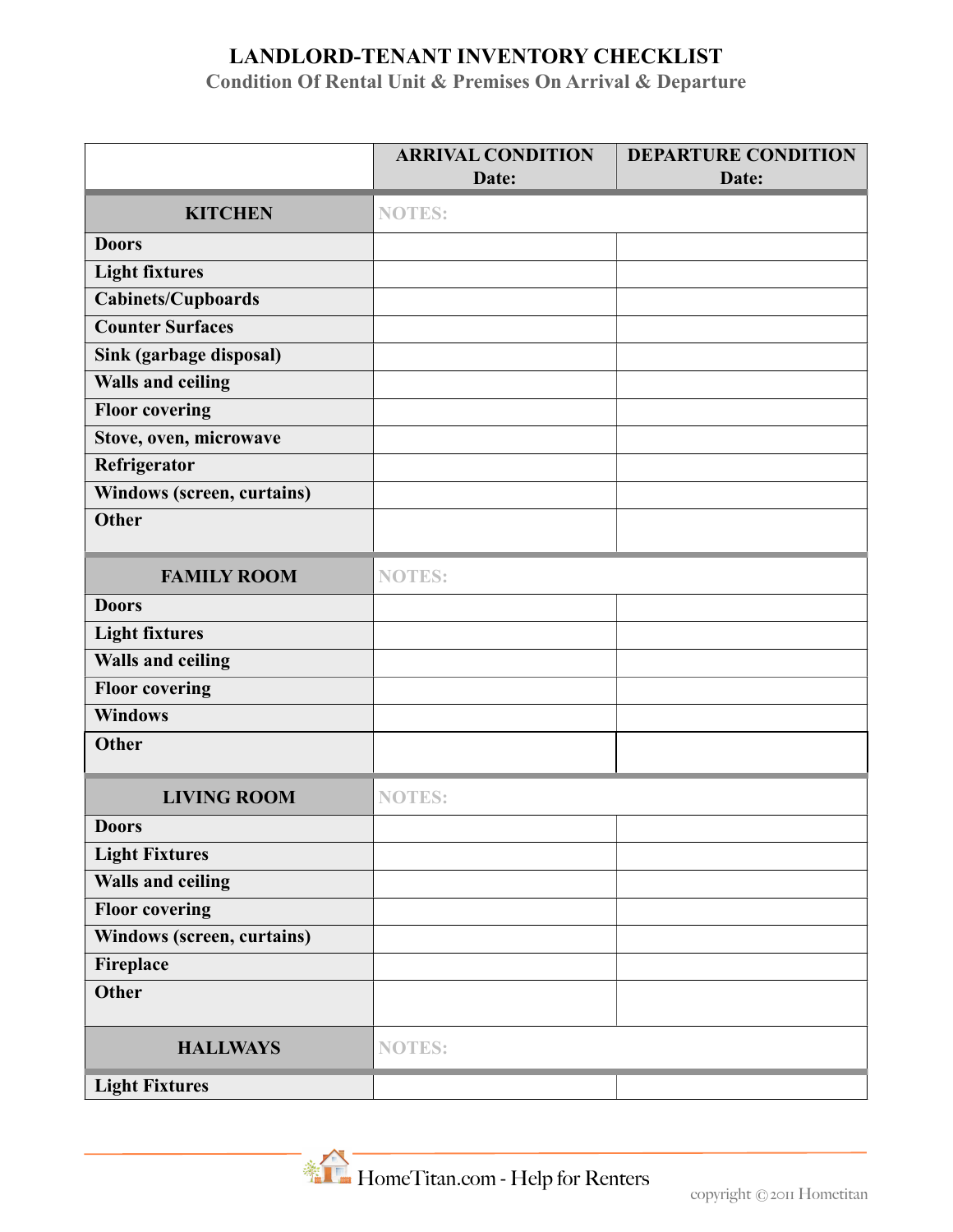| <b>Walls and ceiling</b>             |               |  |  |
|--------------------------------------|---------------|--|--|
| <b>Floor coverings</b>               |               |  |  |
| Windows (screens, curtains)          |               |  |  |
| <b>Closets (are doors on tracks)</b> |               |  |  |
| <b>Other</b>                         |               |  |  |
|                                      |               |  |  |
| <b>BATHROOM1</b>                     | <b>NOTES:</b> |  |  |
| <b>Door</b>                          |               |  |  |
| <b>Light fixtures</b>                |               |  |  |
| <b>Walls and ceiling</b>             |               |  |  |
| <b>Floor covering</b>                |               |  |  |
| <b>Windows (screens, curtains)</b>   |               |  |  |
| Shower and tub (door and tracks)     |               |  |  |
| <b>Toilet</b>                        |               |  |  |
| Sink and medicine cabinet            |               |  |  |
| <b>Other</b>                         |               |  |  |
| <b>BATHROOM 2</b>                    | <b>NOTES:</b> |  |  |
| <b>Door</b>                          |               |  |  |
| <b>Light fixtures</b>                |               |  |  |
| <b>Walls and ceiling</b>             |               |  |  |
| <b>Floor covering</b>                |               |  |  |
| Windows (screens, curtains)          |               |  |  |
| Shower and tub (door and tracks)     |               |  |  |
| <b>Toilet</b>                        |               |  |  |
| Sink and medicine cabinet            |               |  |  |
| <b>Other</b>                         |               |  |  |
| <b>BEDROOM1</b>                      | <b>NOTES:</b> |  |  |
| <b>Doors</b>                         |               |  |  |
| <b>Light fixtures</b>                |               |  |  |
| <b>Walls and ceiling</b>             |               |  |  |
| <b>Floor covering</b>                |               |  |  |
| Windows (screens, curtains)          |               |  |  |
| <b>Closets (tracks)</b>              |               |  |  |
| <b>Other</b>                         |               |  |  |
| <b>BEDROOM2</b>                      | <b>NOTES:</b> |  |  |